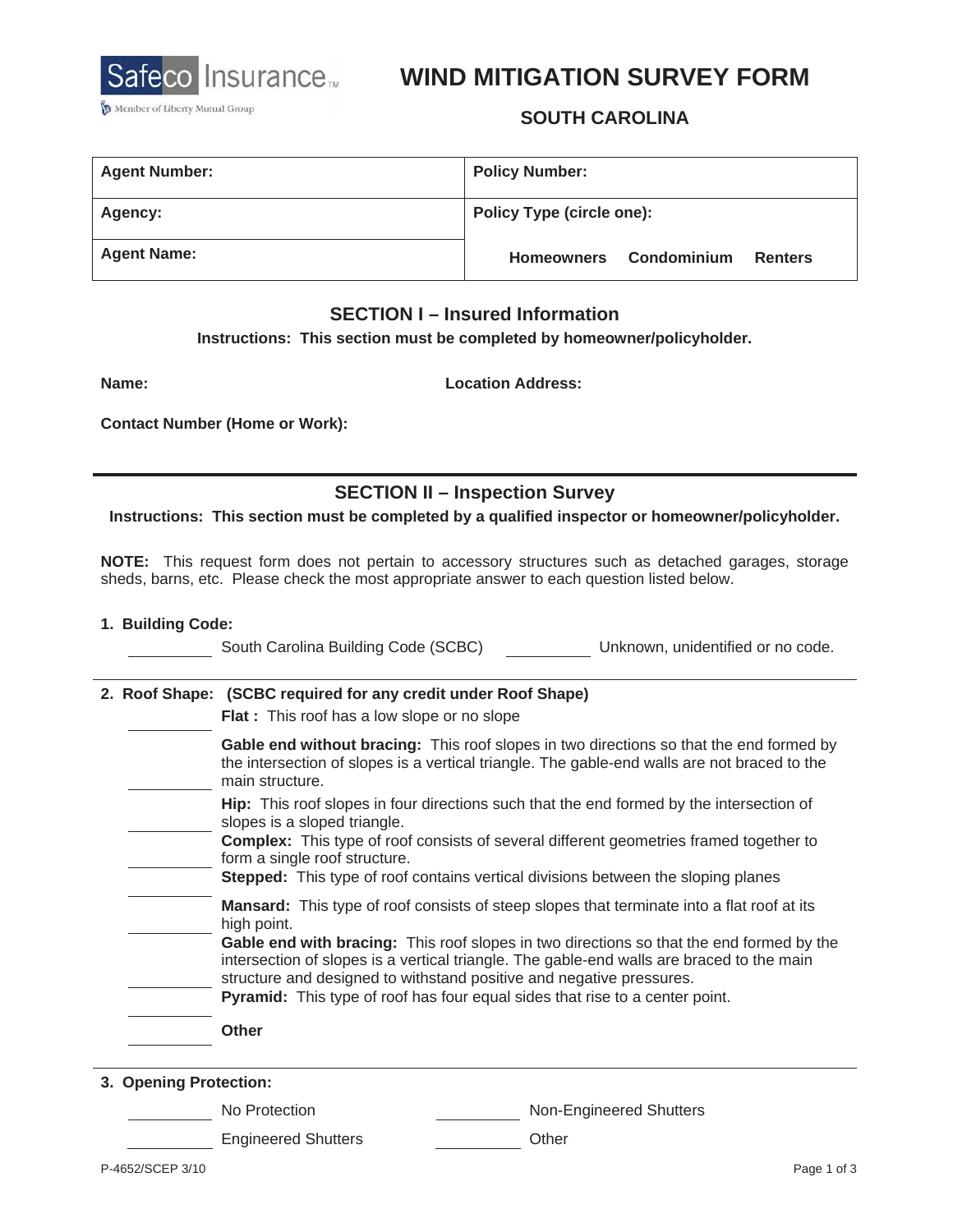| 4. Roof Cover Attachment:                                                                                                                                 |                                                                                                                                                                                                                                                                                                                                                                                                                                                                                                                                                                                                                                                                                                                                                                                                                                                                                                                       |  |  |
|-----------------------------------------------------------------------------------------------------------------------------------------------------------|-----------------------------------------------------------------------------------------------------------------------------------------------------------------------------------------------------------------------------------------------------------------------------------------------------------------------------------------------------------------------------------------------------------------------------------------------------------------------------------------------------------------------------------------------------------------------------------------------------------------------------------------------------------------------------------------------------------------------------------------------------------------------------------------------------------------------------------------------------------------------------------------------------------------------|--|--|
| <b>Screws</b>                                                                                                                                             | Other<br>Adhesive/Epoxy                                                                                                                                                                                                                                                                                                                                                                                                                                                                                                                                                                                                                                                                                                                                                                                                                                                                                               |  |  |
| Nails/Staples                                                                                                                                             | Mortar                                                                                                                                                                                                                                                                                                                                                                                                                                                                                                                                                                                                                                                                                                                                                                                                                                                                                                                |  |  |
| 5. Roof Deck Attachment                                                                                                                                   |                                                                                                                                                                                                                                                                                                                                                                                                                                                                                                                                                                                                                                                                                                                                                                                                                                                                                                                       |  |  |
| Screws/Bolts                                                                                                                                              | Adhesive/Epoxy                                                                                                                                                                                                                                                                                                                                                                                                                                                                                                                                                                                                                                                                                                                                                                                                                                                                                                        |  |  |
| <b>Nails</b>                                                                                                                                              | <b>Structurally Connected</b>                                                                                                                                                                                                                                                                                                                                                                                                                                                                                                                                                                                                                                                                                                                                                                                                                                                                                         |  |  |
| 6d nails @ 6 spacing, 12 on center                                                                                                                        | 8d nails @ 6 spacing, 12 on center                                                                                                                                                                                                                                                                                                                                                                                                                                                                                                                                                                                                                                                                                                                                                                                                                                                                                    |  |  |
| 8d nails @ 6 spacing, 6 on center                                                                                                                         | Other                                                                                                                                                                                                                                                                                                                                                                                                                                                                                                                                                                                                                                                                                                                                                                                                                                                                                                                 |  |  |
| 6. Roof-Wall Connection Type:<br>What is the weakest form of roof-wall connector used on dwelling?                                                        |                                                                                                                                                                                                                                                                                                                                                                                                                                                                                                                                                                                                                                                                                                                                                                                                                                                                                                                       |  |  |
| connection.<br>members and the supporting walls.<br>providing uplift capacity.<br>providing limited uplift capacity.<br>supporting walls.<br><b>Other</b> | on the roof structure. These connectors and their installation must satisfy the conditions<br>specified by the local building code.<br>Nails/Screws: Roof-to-wall connection using nails or screws such as a typical 3 toe nail<br>Anchor bolts: This corresponds to a bolted connection between the roof structural<br>Gravity/friction: The roof structure is simply supported by the walls without any component<br>Adhesive epoxy: The roof structure is connected to the walls using adhesive epoxy<br>Structurally Connected: The roof connection to the walls has been designed and<br>inspected to guarantee a continuous load path to transfer the loads from the roof to the<br>Clips: Metal Connectors used to attach the structural components of the roof with the<br>supporting members. These connectors have not been designed and certified to withstand<br>the loads imposed on the roof structure. |  |  |
| 7. Door Strength:                                                                                                                                         |                                                                                                                                                                                                                                                                                                                                                                                                                                                                                                                                                                                                                                                                                                                                                                                                                                                                                                                       |  |  |
| Double Width Doors                                                                                                                                        | <b>Reinforced Single Width Doors</b>                                                                                                                                                                                                                                                                                                                                                                                                                                                                                                                                                                                                                                                                                                                                                                                                                                                                                  |  |  |
| Single Width Doors                                                                                                                                        | Reinforced Double Width Doors                                                                                                                                                                                                                                                                                                                                                                                                                                                                                                                                                                                                                                                                                                                                                                                                                                                                                         |  |  |
| <b>Reinforced Sliding Doors</b>                                                                                                                           | Unknown/Other:                                                                                                                                                                                                                                                                                                                                                                                                                                                                                                                                                                                                                                                                                                                                                                                                                                                                                                        |  |  |
| Un-reinforced Sliding Doors                                                                                                                               |                                                                                                                                                                                                                                                                                                                                                                                                                                                                                                                                                                                                                                                                                                                                                                                                                                                                                                                       |  |  |
| 8. Roof Deck Material:                                                                                                                                    |                                                                                                                                                                                                                                                                                                                                                                                                                                                                                                                                                                                                                                                                                                                                                                                                                                                                                                                       |  |  |
| Plywood                                                                                                                                                   | <b>Reinforced Concrete Slabs</b>                                                                                                                                                                                                                                                                                                                                                                                                                                                                                                                                                                                                                                                                                                                                                                                                                                                                                      |  |  |
| <b>Wood Planks</b>                                                                                                                                        | <b>Light Metal</b>                                                                                                                                                                                                                                                                                                                                                                                                                                                                                                                                                                                                                                                                                                                                                                                                                                                                                                    |  |  |
| Particle Board/OSB                                                                                                                                        | Other                                                                                                                                                                                                                                                                                                                                                                                                                                                                                                                                                                                                                                                                                                                                                                                                                                                                                                                 |  |  |
| Metal Dec with Insulation Board                                                                                                                           |                                                                                                                                                                                                                                                                                                                                                                                                                                                                                                                                                                                                                                                                                                                                                                                                                                                                                                                       |  |  |
| Pre-cast Concrete Slabs                                                                                                                                   |                                                                                                                                                                                                                                                                                                                                                                                                                                                                                                                                                                                                                                                                                                                                                                                                                                                                                                                       |  |  |